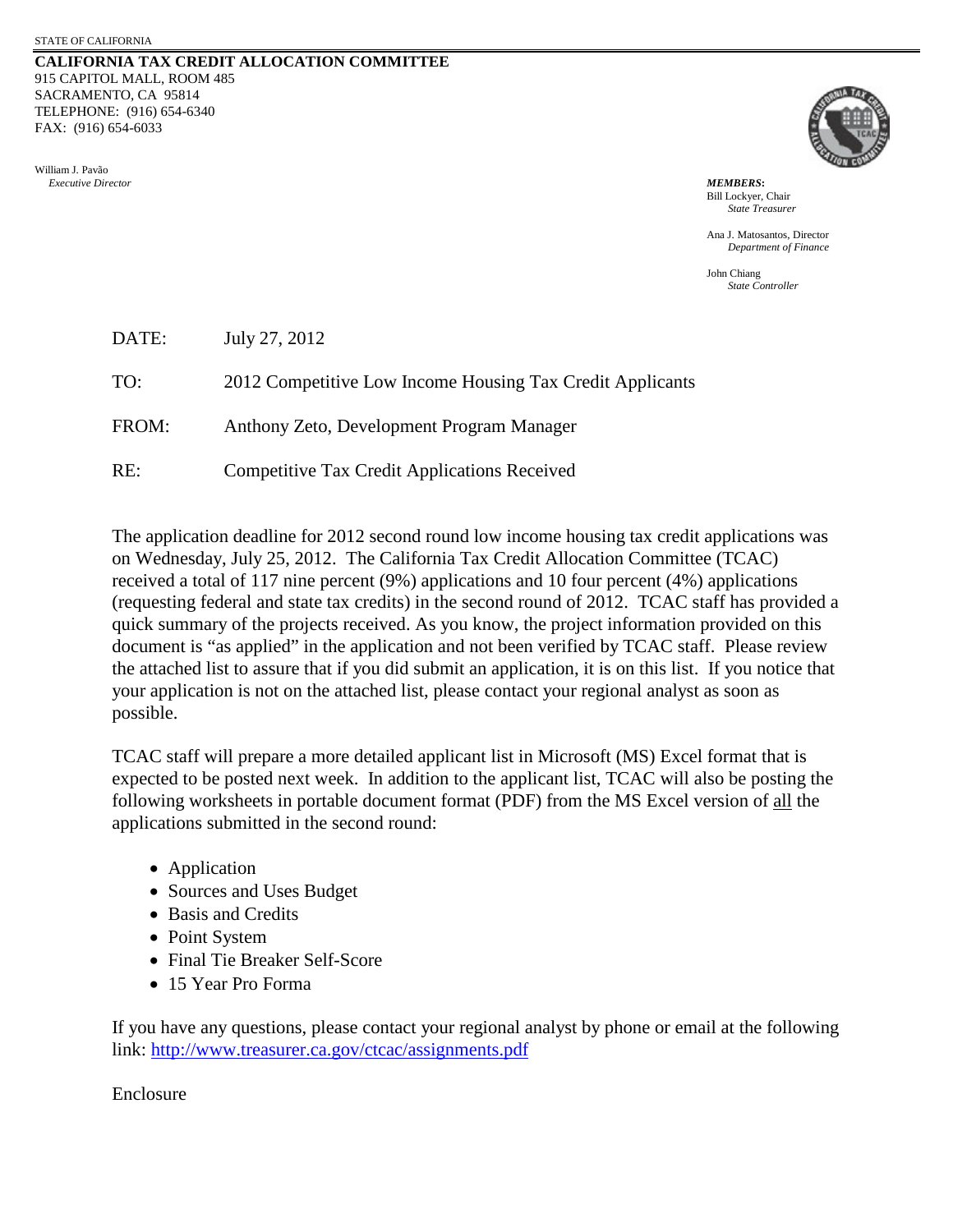## Nine Percent (9%) Applications 2012 Second Round (as Applied) - **REVISED**

| <b>TCAC NUMBER</b> | <b>PROJECT NAME</b>                     | <b>HOUSING TYPE</b>  | <b>FEDERAL</b><br><b>CREDIT</b><br><b>REQUESTED</b> | <b>STATE CREDIT</b><br><b>REQUESTED</b> | <b>POINTS SELF</b><br><b>SCORE</b><br><b>TOTAL</b> | <b>TIE-BREAKER</b><br><b>SELF SCORE</b> | <b>SET ASIDE</b>          | <b>REGION</b>               |
|--------------------|-----------------------------------------|----------------------|-----------------------------------------------------|-----------------------------------------|----------------------------------------------------|-----------------------------------------|---------------------------|-----------------------------|
| CA-12-120          | Minerva Minor                           | Seniors              | \$1,323,924                                         | \$0                                     | 148.00                                             | 45.970% Nonprofit                       |                           | <b>Inland Empire Region</b> |
| CA-12-121          | <b>Courtland Street Apartments</b>      | Large Family         | \$370,793                                           | \$1,483,172                             | 148.00                                             | 62.865% Nonprofit                       |                           | Central Coast Region        |
| CA-12-122          | <b>Brookfield Apartments</b>            | Large Family         | \$1,603,094                                         | \$6,392,162                             | 148.00                                             | 4.249% N/A                              |                           | <b>Central Region</b>       |
| CA-12-123          | <b>Burlington Family Apartments</b>     | <b>Special Needs</b> | \$822,413                                           | \$0                                     | 148.00                                             | 52.423% NPHA                            |                           | Los Angeles County          |
| CA-12-124          | 94th & International                    | Large Family         | \$1,699,227                                         | \$0                                     | 148.00                                             | 34.900% N/A                             |                           | North and East Bay Region   |
| CA-12-125          | Knob Hill                               | <b>Special Needs</b> | \$969,406                                           | \$0                                     | 148.00                                             | 51.624% Special Needs                   |                           | Los Angeles County          |
| CA-12-126          | <b>Foothill Terrace</b>                 | Large Family         | \$468,995                                           | \$0                                     | 148.00                                             | 33.704% At-Risk                         |                           | Los Angeles County          |
| CA-12-127          | Junsay Oaks Senior Apartments           | Seniors              | \$533,310                                           | \$2,199,214                             | 148.00                                             | 21.840% Nonprofit                       |                           | Central Coast Region        |
| CA-12-128          | <b>Avalon Apartments</b>                | <b>Special Needs</b> | \$1,057,193                                         | \$0                                     | 148.00                                             | 50.430% NPHA                            |                           | Los Angeles County          |
| CA-12-129          | <b>Broadwood Terrace</b>                | Seniors              | \$1,496,471                                         | \$0                                     | 148.00                                             | 71.132% Nonprofit                       |                           | Los Angeles County          |
| CA-12-130          | Jasmine Gardens Senior Apartments       | Seniors              | \$984,480                                           | \$0                                     | 148.00                                             | 8.287% N/A                              |                           | <b>Inland Empire Region</b> |
| CA-12-131          | Las Alturas                             | Seniors              | \$1,340,523                                         | \$0                                     | 148.00                                             | 74.443% Nonprofit                       |                           | Los Angeles County          |
| CA-12-132          | Paloma Terrace                          | Large Family         | \$1,478,124                                         | \$0                                     | 148.00                                             | 32.756% Nonprofit                       |                           | Los Angeles County          |
| CA-12-133          | Palm View Gardens - Phase 1             | Seniors              | \$654,796                                           | \$0                                     | 148.00                                             | 49.274% N/A                             |                           | Central Region              |
| CA-12-134          | Palm View Gardens - Phase 2             | Seniors              | \$744,138                                           | \$0                                     | 148.00                                             | 20.481% N/A                             |                           | <b>Central Region</b>       |
| CA-12-135          | South Street Family Apartments          | Large Family         | \$537,285                                           | \$2,148,075                             | 148.00                                             | 38.200% N/A                             |                           | <b>Central Coast Region</b> |
| CA-12-136          | Miracle Terrace                         | At-Risk              | \$1,657,214                                         | \$0                                     | 148.00                                             | 7.833% At-Risk                          |                           | <b>Orange County</b>        |
| CA-12-137          | Pueblo Nuevo Apartments                 | Large Family         | \$222,030                                           | \$0                                     | 148.00                                             | 39.008% Rural                           |                           | N/A                         |
| CA-12-138          | Summerhouse Apartments                  | Large Family         | \$887,874                                           | \$0                                     | 148.00                                             | 52.466% Nonprofit                       |                           | <b>Inland Empire Region</b> |
| CA-12-139          | <b>Riverwalk Apartments</b>             | Large Family         | \$532,361                                           | \$0                                     | 148.00                                             | 38.772% N/A                             |                           | <b>Central Coast Region</b> |
| CA-12-140          | Morro Del Mar Senior Apartments         | Seniors              | \$365,189                                           | \$0                                     | 148.00                                             | 28.715% Rural                           |                           | N/A                         |
| CA-12-141          | <b>Cottages at Cypress</b>              | Seniors              | \$405,162                                           | \$0                                     | 148.00                                             | 25.624% Rural/RHS 515                   |                           | N/A                         |
| CA-12-142          | Coachella Community Homes Apartments    | Large Family         | \$959,291                                           | \$0                                     | 148.00                                             | 46.094% Rural                           |                           | N/A                         |
| CA-12-143          | Harper's Pointe Apartments              | Seniors              | \$984,973                                           | \$0                                     | 148.00                                             | 20.526% N/A                             |                           | Orange County               |
| CA-12-144          | <b>Arbor Creek Senior Apartments</b>    | Seniors              | \$763,659                                           | \$3,181,906                             | 148.00                                             | 23.288% N/A                             |                           | Capital and Northern Region |
| CA-12-145          | <b>Quartz Ridge</b>                     | Large Family         | \$945,568                                           | \$3,898,852                             | 148.00                                             | 27.193% N/A                             |                           | Capital and Northern Region |
| CA-12-146          | <b>Tierra Springs Apartments</b>        | Large Family         | \$825,871                                           | \$3,335,242                             | 148.00                                             | 16.690% N/A                             |                           | North and East Bay Region   |
| CA-12-147          | Garden Village                          | Large Family         | \$790,029                                           | \$2,633,429                             | 148.00                                             | 27.214% N/A                             |                           | Capital and Northern Region |
| CA-12-148          | <b>Sunset Valley Duplexes</b>           | Large Family         | \$1,189,001                                         | \$3,693,337                             | 148.00                                             | 26.954% Rural                           |                           | N/A                         |
| CA-12-149          | <b>Shasta Lake Seniors</b>              | Seniors              | \$339.368                                           | \$1,357,471                             | 148.00                                             | 48.725% Rural                           |                           | N/A                         |
| CA-12-150          | <b>Tuolumne Apartments</b>              | N/A                  | \$638,302                                           | \$0                                     | 138.00                                             | 5.407% Rural                            |                           | N/A                         |
| CA-12-151          | Lakeshore Village Apartments            | Large Family         | \$2,186,117                                         | \$0                                     | 148.00                                             | 4.246% Nonprofit                        |                           | <b>Inland Empire Region</b> |
| CA-12-152          | <b>Bardsley Gardens Apartments</b>      | At-Risk              | \$413,567                                           | \$1,400,115                             | 148.00                                             | 19.628% At-Risk                         |                           | Central Region              |
| CA-12-153          | <b>Willows Apartments</b>               | At-Risk              | \$361,408                                           | \$0                                     | 148.00                                             | 20.575% At-Risk                         |                           | N/A                         |
| CA-12-154          | <b>Bradford Apartments</b>              | Large Family         | \$704,901                                           | \$0                                     | 148.00                                             | 47.785% Nonprofit                       |                           | Central Region              |
| CA-12-155          | <b>Manali Town Homes</b>                | Large Family         | \$666,588                                           | \$0                                     | 143.00                                             | 3.712% N/A                              |                           | Los Angeles County          |
| CA-12-156          | <b>Cypress Senior Living</b>            | Seniors              | \$292,069                                           | \$0                                     | 148.00                                             | 43.909% N/A                             |                           | Los Angeles County          |
| CA-12-157          | Warthan Place Apartments                | Large Family         | \$936,898                                           | \$3,747,592                             | 148.00                                             | 12.614% Rural                           |                           | N/A                         |
| CA-12-158          | West Capitol Courtyards I               | Large Family         | \$336,645                                           | \$0                                     | 148.00                                             | 57.020% N/A                             |                           | Capital and Northern Region |
| CA-12-159          | <b>Ridgeway Studios</b>                 | <b>SRO</b>           | \$426,847                                           | \$0                                     | 148.00                                             |                                         | 50.809% Special Needs/SRO | Capital and Northern Region |
| CA-12-160          | The Alexander Apartments                | Seniors              | \$1,574,749                                         | \$0                                     | 148.00                                             | 7.622% N/A                              |                           | Orange County               |
| CA-12-161          | Amberwood II Apartments/Armona Village* | At-Risk              | \$464,944                                           | \$1,545,177                             | 148.00                                             | 57.417% N/A                             |                           | Central Region              |

\* Applicant applied in the Rural/RHS 515 set aside, but TCAC staff determined the project is not rural. Project is now competing in the Central Region.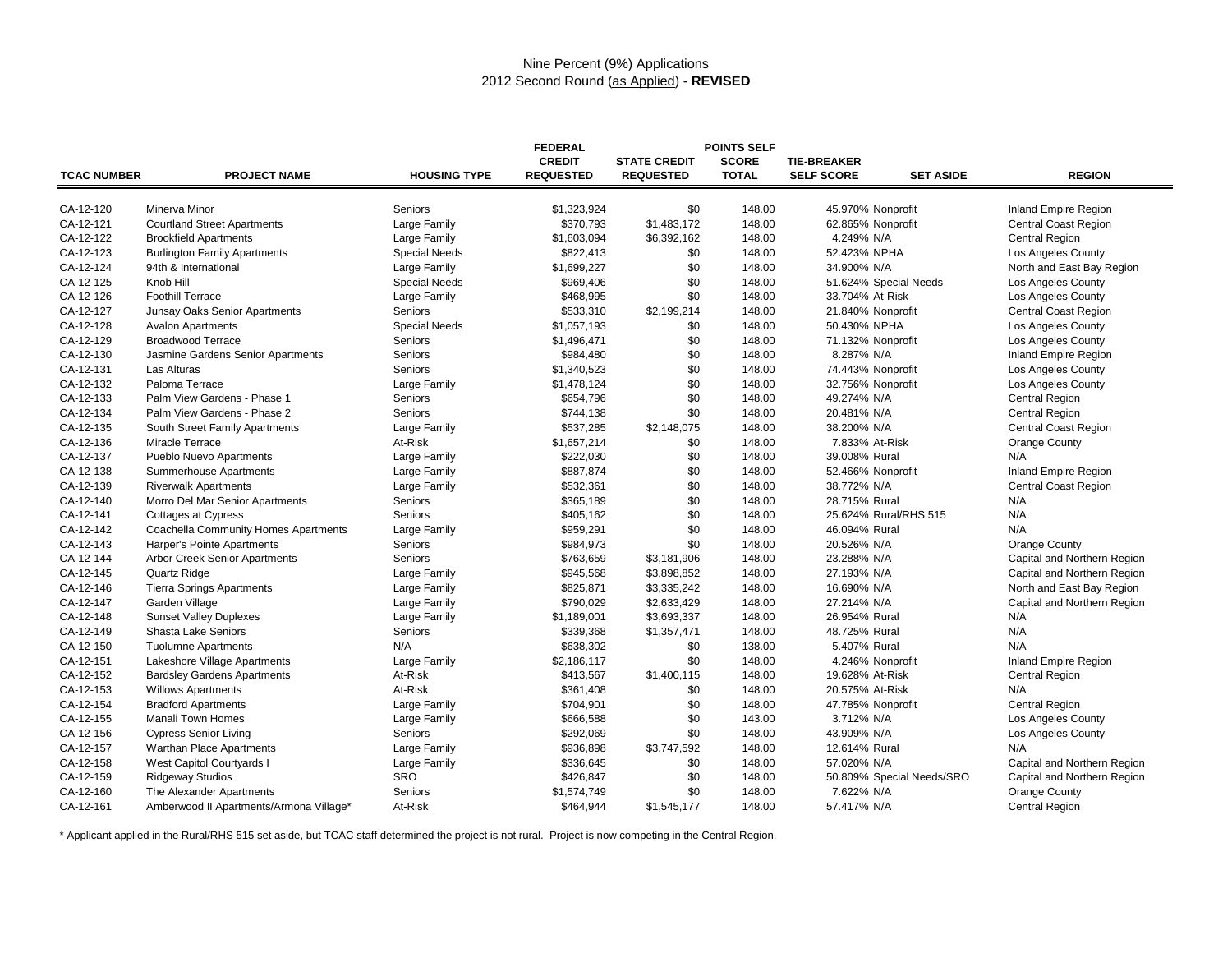#### Nine Percent (9%) Applications 2012 Second Round (as Applied) - **REVISED**

|                    |                                       |                      | <b>FEDERAL</b>   | <b>POINTS SELF</b>  |              |                                       |                             |
|--------------------|---------------------------------------|----------------------|------------------|---------------------|--------------|---------------------------------------|-----------------------------|
|                    |                                       |                      | <b>CREDIT</b>    | <b>STATE CREDIT</b> | <b>SCORE</b> | <b>TIE-BREAKER</b>                    |                             |
| <b>TCAC NUMBER</b> | <b>PROJECT NAME</b>                   | <b>HOUSING TYPE</b>  | <b>REQUESTED</b> | <b>REQUESTED</b>    | <b>TOTAL</b> | <b>SELF SCORE</b><br><b>SET ASIDE</b> | <b>REGION</b>               |
|                    |                                       |                      |                  |                     |              |                                       |                             |
| CA-12-162          | <b>Fairway Apartments</b>             | Large Family         | \$788,872        | \$0                 | 148.00       | 4.270% N/A                            | Inland Empire Region        |
| CA-12-163          | <b>Calico Family Apartments</b>       | <b>Special Needs</b> | \$1,443,424      | \$0                 | 137.00       | 3.886% Special Needs/SRO              | Inland Empire Region        |
| CA-12-164          | <b>Lincoln Courtyard Apartments</b>   | Large Family         | \$950,283        | \$3,801,133         | 125.00       | 3.051% Rural                          | N/A                         |
| CA-12-165          | <b>Hughson Family Apartments</b>      | Large Family         | \$935,907        | \$3,743,627         | 126.00       | 3.050% Rural                          | N/A                         |
| CA-12-166          | Sycamore Family Apartments II         | Large Family         | \$1,109,547      | \$4,438,187         | 148.00       | 9.571% Rural/RHS 515                  | N/A                         |
| CA-12-167          | Diamond Court Family Apartments       | Large Family         | \$559,720        | \$2,238,880         | 138.00       | 2.129% Rural                          | N/A                         |
| CA-12-168          | Sequioa Villas                        | Large Family         | \$416,099        | \$0                 | 148.00       | 30.242% Rural                         | N/A                         |
| CA-12-169          | Riverbank Central Apartments          | Large Family         | \$1,273,939      | \$5,095,757         | 132.00       | 2.353% Rural                          | N/A                         |
| CA-12-170          | Avila Avenue Apartments II            | Large Family         | \$526,855        | \$2,107,420         | 128.00       | 2.768% Rural                          | N/A                         |
| CA-12-171          | The Gardens at San Juan               | Large Family         | \$1,009,853      | \$4,039,410         | 128.00       | 5.305% Rural                          | N/A                         |
| CA-12-172          | The Aspens at South Lake              | Large Family         | \$876,618        | \$3,506,473         | 148.00       | 31.163% Rural                         | N/A                         |
| CA-12-173          | The Grove Apartments                  | Large Family         | \$949,319        | \$0                 | 148.00       | 2.636% N/A                            | Capital and Northern Region |
| CA-12-174          | San Antonio Apartments                | Large Family         | \$784,983        | \$3,139,933         | 148.00       | 42.574% Rural                         | N/A                         |
| CA-12-175          | <b>Williams Senior Apartments</b>     | Seniors              | \$654,159        | \$2,616,635         | 148.00       | 38.270% Rural                         | N/A                         |
| CA-12-176          | <b>Tierra Buena Family Apartments</b> | Large Family         | \$819,755        | \$0                 | 144.50       | 4.986% Rural                          | N/A                         |
| CA-12-177          | Descanso Place IV                     | Large Family         | \$249,891        | \$999,563           | 148.00       | 2.874% N/A                            | <b>Central Region</b>       |
| CA-12-178          | Descanso Place III                    | Large Family         | \$506,468        | \$2,025,873         | 148.00       | 16.211% N/A                           | <b>Central Region</b>       |
| CA-12-179          | Calistoga Family Apartments           | Large Family         | \$1,159,763      | \$0                 | 133.00       | 7.493% Rural                          | N/A                         |
| CA-12-180          | Oak Ridge Family Apartments           | Large Family         | \$551,369        | \$2,205,258         | 148.00       | 5.290% N/A                            | North and East Bay Region   |
| CA-12-181          | Reedley Family Apartments             | Large Family         | \$1,138,236      | \$4,552,945         | 148.00       | 20.187% Rural                         | N/A                         |
| CA-12-182          | <b>Ohlone Gardens</b>                 | Large Family         | \$1,214,218      | \$4,856,872         | 148.00       | 40.026% Nonprofit                     | North and East Bay Region   |
| CA-12-183          | 460 Grand Avenue Apartments           | Large Family         | \$967,606        | \$3,870,424         | 148.00       | 62.022% N/A                           | North and East Bay Region   |
| CA-12-184          | Parc Grove Commons Northwest          | Large Family         | \$1,380,536      | \$5,522,144         | 148.00       | 47.218% N/A                           | <b>Central Region</b>       |
| CA-12-185          | <b>Bridges at Florence Apartments</b> | Seniors              | \$426,364        | \$0                 | 148.00       | 50.967% N/A                           | <b>Central Region</b>       |
| CA-12-186          | <b>Third Avenue Apartments</b>        | Large Family         | \$1,185,503      | \$4,742,012         | 148.00       | 50.568% Nonprofit                     | North and East Bay Region   |
| CA-12-187          | University Avenue Cooperative Housing | At-Risk              | \$606,586        | \$2,021,953         | 148.00       | 61.724% At-Risk                       | North and East Bay Region   |
| CA-12-188          | MacArthur Park Apartments Phase B     | Large Family         | \$2,290,971      | \$0                 | 148.00       | 45.787% N/A                           | <b>Los Angeles County</b>   |
| CA-12-189          | Kendrea Place Family Apartments       | Large Family         | \$649,324        | \$2,597,295         | 148.00       | 25.069% Rural/RHS 515                 | N/A                         |
| CA-12-190          | New Pershing Apartments               | <b>Special Needs</b> | \$1,531,471      | \$0                 | 148.00       | 58.578% NPHA                          | Los Angeles County          |
| CA-12-191          | <b>Palmer Villas</b>                  | Large Family         | \$862,281        | \$3,483,964         | 148.00       | 8.519% Rural                          | N/A                         |
| CA-12-192          | Valley Oaks Apartments (Phase III)    | Large Family         | \$949,434        | \$0                 | 148.00       | 2.438% N/A                            | <b>Central Region</b>       |
| CA-12-193          | Cerritos Avenue Apartments            | Large Family         | \$1,278,998      | \$0                 | 148.00       | 27.499% N/A                           | Orange County               |
| CA-12-194          | Haciendas Apartments II               | Large Family         | \$790,575        | \$3.162.298         | 148.00       | 30.980% Rural                         | N/A                         |
| CA-12-195          | Oak Park Apartments II                | Large Family         | \$1,139,645      | \$4,558,575         | 148.00       | 31.810% Rural                         | N/A                         |
| CA-12-196          | <b>Cedar Glen Apartments</b>          | Large Family         | \$1,263,177      | \$0                 | 148.00       | 37.546% N/A                           | Inland Empire Region        |
| CA-12-197          | <b>Mesa Commons Apartments</b>        | Large Family         | \$1,586,107      | \$0                 | 148.00       | 32.249% N/A                           | San Diego County            |
| CA-12-198          | <b>Beaumont Commons</b>               | Large Family         | \$819,436        | \$0                 | 148.00       | 29.595% N/A                           | Inland Empire Region        |
| CA-12-199          | Lakeside Senior Apartments            | Seniors              | \$1,530,301      | \$6,121,206         | 148.00       | 64.399% Nonprofit                     | North and East Bay Region   |
| CA-12-200          | Sage Park                             | Large Family         | \$1,884,099      | \$0                 | 148.00       | 31.748% Nonprofit                     | <b>Los Angeles County</b>   |
| CA-12-201          | Sonata at Riverpark                   | Large Family         | \$917,700        | \$0                 | 148.00       | 37.595% N/A                           | Central Coast Region        |
| CA-12-202          | West San Carlos Senior Apartments     | Seniors              | \$1,168,891      | \$4,675,563         | 148.00       | 43.250% N/A                           | South and West Bay Region   |
| CA-12-203          | The Crossings on Amigo                | Large Family         | \$1,996,139      | \$0                 | 148.00       | 11.157% N/A                           | <b>Los Angeles County</b>   |
| CA-12-204          | Horizons at Olive Street              | Large Family         | \$1,331,843      | \$0                 | 148.00       | 3.862% N/A                            | Inland Empire Region        |
| CA-12-205          | <b>Marion Villas</b>                  | Seniors              | \$407,623        | \$1,630,490         | 148.00       | 30.549% Rural                         | N/A                         |
| CA-12-206          | Mill Creek Courtyard                  | Seniors              | \$661,051        | \$0                 | 148.00       | 45.638% N/A                           | Central Region              |
|                    |                                       |                      |                  |                     |              |                                       |                             |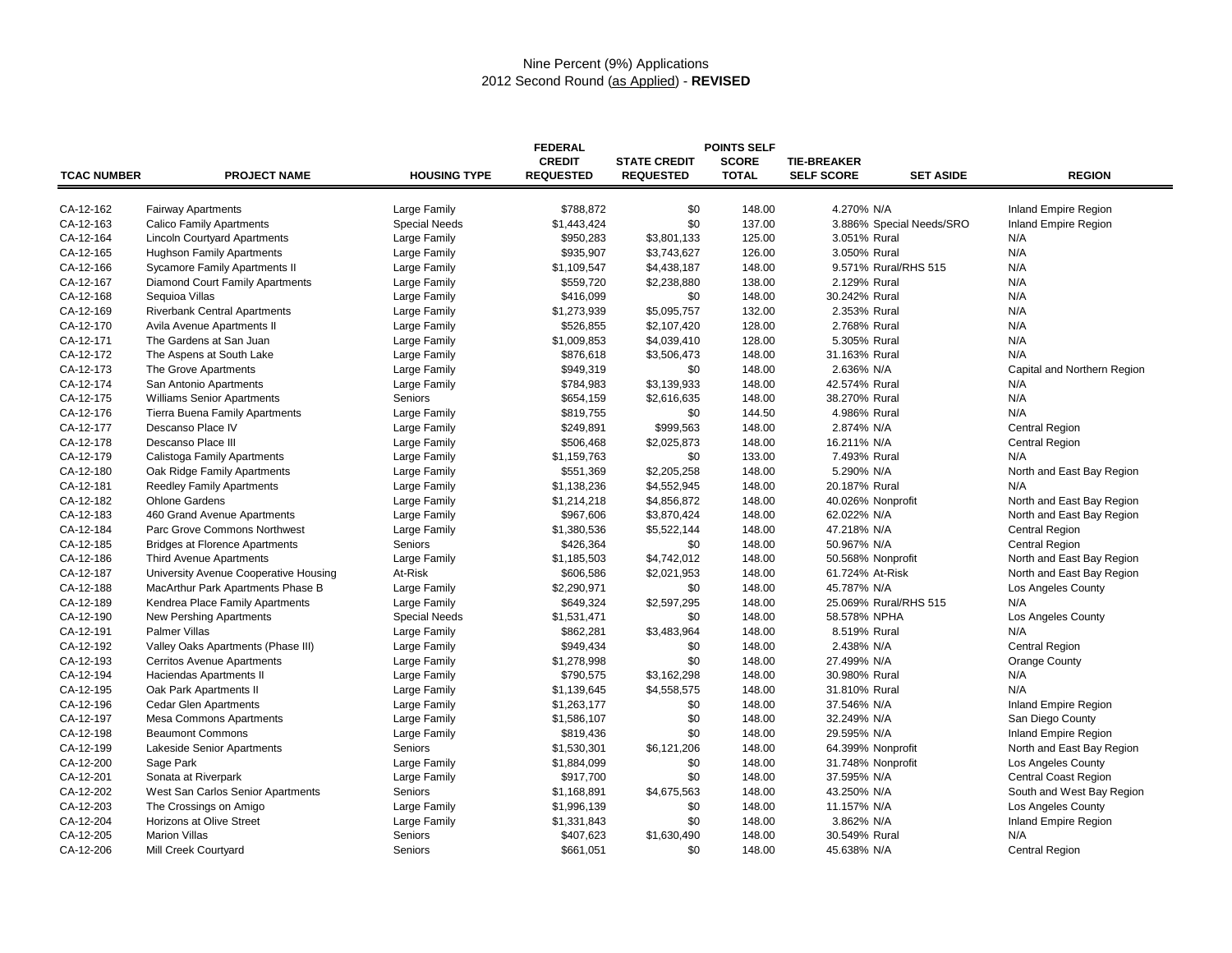## Nine Percent (9%) Applications 2012 Second Round (as Applied) - **REVISED**

|                        |                                  |                      | <b>FEDERAL</b>   |                     | <b>POINTS SELF</b> |                                           |                             |
|------------------------|----------------------------------|----------------------|------------------|---------------------|--------------------|-------------------------------------------|-----------------------------|
|                        |                                  |                      | <b>CREDIT</b>    | <b>STATE CREDIT</b> | <b>SCORE</b>       | <b>TIE-BREAKER</b>                        |                             |
| <b>TCAC NUMBER</b>     | <b>PROJECT NAME</b>              | <b>HOUSING TYPE</b>  | <b>REQUESTED</b> | <b>REQUESTED</b>    | <b>TOTAL</b>       | <b>SELF SCORE</b><br><b>SET ASIDE</b>     | <b>REGION</b>               |
| CA-12-207              |                                  | <b>Special Needs</b> |                  |                     |                    |                                           |                             |
|                        | C.L. Dellums Apartments          |                      | \$615,360        | \$0                 | 148.00<br>148.00   | 61.738% Special Needs/SRO<br>42.356% NPHA | North and East Bay Region   |
| CA-12-208<br>CA-12-209 | <b>Beswick Senior Apartments</b> | <b>Special Needs</b> | \$817,843        | \$0<br>\$0          | 148.00             |                                           | Los Angeles County          |
|                        | Soy Y Luna Apartments            | Large Family         | \$1,390,540      |                     |                    | 31.845% Nonprofit                         | Los Angeles County          |
| CA-12-210              | Vista Montana Apartments**       | Large Family         | \$878,153        | \$3,511,091         | 148.00             | 46.312% Rural/RHS 514                     | N/A                         |
| CA-12-211              | Allied Plaza Senior Apartments   | Seniors              | \$584,791        | \$2,339,164         | 148.00             | 16.379% N/A                               | <b>Central Region</b>       |
| CA-12-212              | Pacific Avenue Arts Colony       | Large Family         | \$1,152,248      | \$0                 | 148.00             | 30.241% N/A                               | Los Angeles County          |
| CA-12-213              | <b>Compton Senior Apartments</b> | Seniors              | \$821,401        | \$0                 | 148.00             | 57.700% N/A                               | Los Angeles County          |
| CA-12-214              | Long Beach & 21st Apartments     | Seniors              | \$903,460        | \$0                 | 148.00             | 25.212% N/A                               | Los Angeles County          |
| CA-12-215              | <b>Norwalk Towers Apartments</b> | Seniors              | \$2,050,837      | \$0                 | 148.00             | 55.021% At-Risk                           | Los Angeles County          |
| CA-12-216              | Parkview Apartments              | Large Family         | \$1,768,748      | \$0                 | 148.00             | 57.195% N/A                               | San Diego County            |
| CA-12-217              | <b>Fitzpatrick Townhomes</b>     | Large Family         | \$1,804,916      | \$0                 | 148.00             | 9.059% N/A                                | San Diego County            |
| CA-12-218              | Horizons at Yucaipa              | Seniors              | \$1,928,842      | \$0                 | 148.00             | 25.902% N/A                               | Inland Empire Region        |
| CA-12-219              | Crossroads                       | Large Family         | \$1,392,762      | \$5,571,047         | 148.00             | 23.014% N/A                               | North and East Bay Region   |
| CA-12-220              | Oak Creek Terrace                | Large Family         | \$766,237        | \$0                 | 148.00             | 34.738% N/A                               | North and East Bay Region   |
| CA-12-221              | <b>Tower Apartments</b>          | Large Family         | \$338,283        | \$1,127,611         | 148.00             | 59.488% N/A                               | North and East Bay Region   |
| CA-12-222              | Jackson Manor Apartments         | Seniors              | \$326,905        | \$0                 | 148.00             | 25.716% Rural                             | N/A                         |
| CA-12-223              | <b>HFL Sequoia Apartments</b>    | <b>Special Needs</b> | \$518,707        | \$0                 | 148.00             | 73.445% NPHA                              | Los Angeles County          |
| CA-12-224              | Linda Vista                      | Seniors              | \$1,601,682      | \$0                 | 148.00             | 27.639% N/A                               | <b>Los Angeles County</b>   |
| CA-12-225              | Montclair 4 Special Needs        | <b>Special Needs</b> | \$360,137        | \$0                 | 148.00             | 67.155% Nonprofit                         | Inland Empire Region        |
| CA-12-226              | Yucca Valley Senior Apartments   | Seniors              | \$1,087,274      | \$0                 | 148.00             | 37.326% Rural                             | N/A                         |
| CA-12-227              | <b>Oakcrest Terrace</b>          | Large Family         | \$1,642,308      | \$0                 | 144.00             | 31.284% Nonprofit                         | Orange County               |
| CA-12-228              | Crossroads at Rialto             | Seniors              | \$1,379,342      | \$0                 | 148.00             | 49.550% N/A                               | Inland Empire Region        |
| CA-12-229              | <b>Warwick Terrace</b>           | Large Family         | \$1,315,493      | \$0                 | 148.00             | 14.241% At-Risk                           | Los Angeles County          |
| CA-12-230              | Citronica Two                    | Seniors              | \$1,369,385      | \$0                 | 148.00             | 27.370% N/A                               | San Diego County            |
| CA-12-231              | <b>Vermont Villas</b>            | Seniors              | \$1,194,246      | \$0                 | 148.00             | 8.054% N/A                                | Los Angeles County          |
| CA-12-232              | Serrano Gallery                  | Large Family         | \$1,741,100      | \$0                 | 148.00             | 8.002% N/A                                | Los Angeles County          |
| CA-12-233              | Palm Grove Apartments            | Large Family         | \$824,543        | \$0                 | 148.00             | 41.045% At-Risk                           | <b>Central Coast Region</b> |
| CA-12-234              | Los Feliz Apartments             | Large Family         | \$1,165,901      | \$0                 | 148.00             | 63.291% Nonprofit                         | <b>Central Coast Region</b> |
| CA-12-235              | Colina Vista Apartments          | Large Family         | \$556,517        | \$0                 | 148.00             | 47.970% Rural                             | N/A                         |
| CA-12-236              | <b>McCloud River Apartments</b>  | At-Risk              | \$440,311        | \$0                 | 148.00             | 40.556% Rural                             | N/A                         |

\*\*Applicant applied in the Inland Empire region, but TCAC staff determined the project to be rural. Project is now competing in the Rural/RHS 514 set-aside.